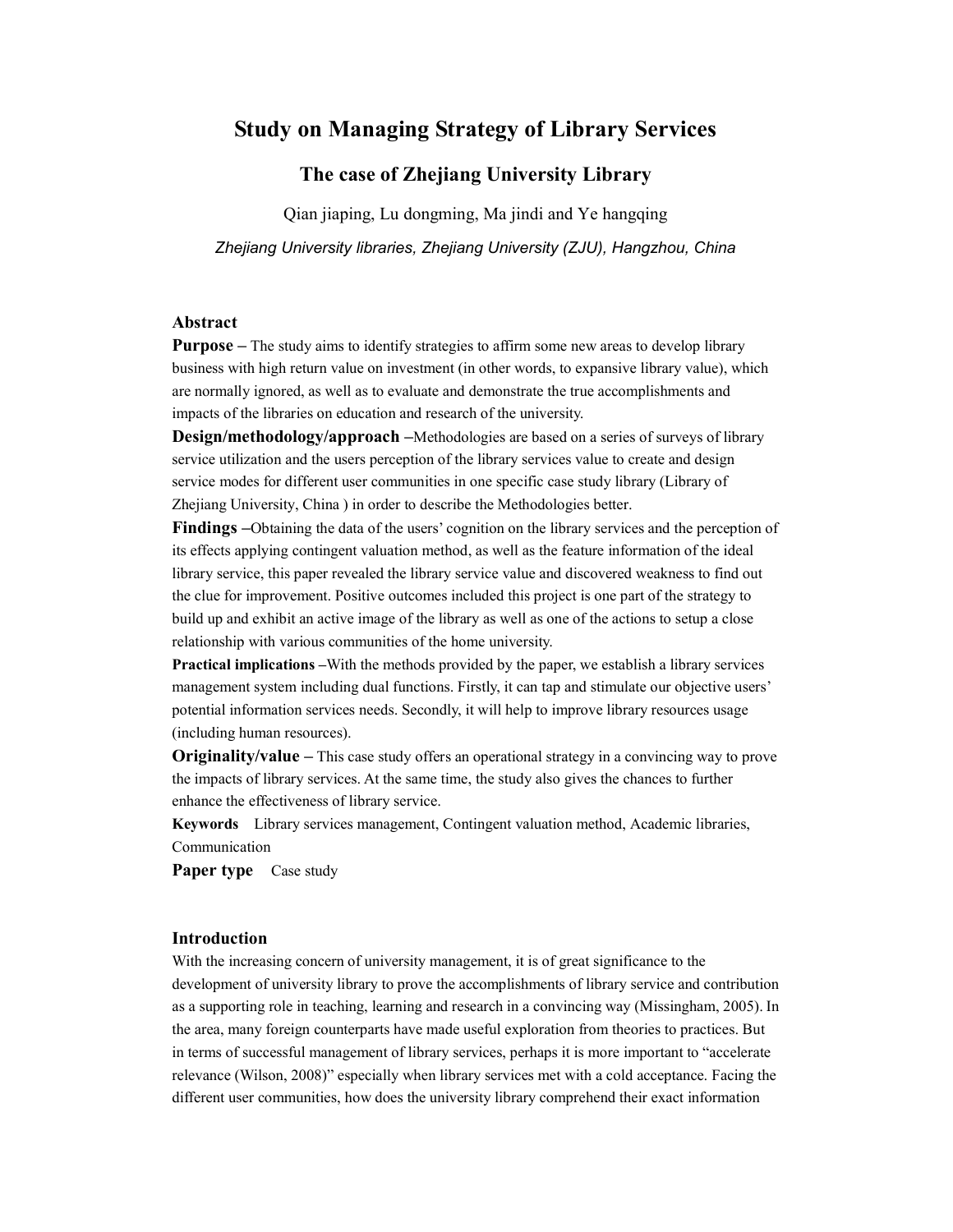needs and their information-seeking behavior patterns? How could the library design and provide services with real value for users? Obviously, it is necessary to effectively detect whether the services library provided meet the needs of our target users communities, identify the gap between the provided services and our users' real needs, as well as analyzing the causes. They are extremely worthiness to improve the effectiveness of library service. Moreover, it will be of more positive significance for the library management if the value of library services can be affirmed based on users' perception at the same time.

From the summer of 2009, Zhejiang University Library carried out the interior reorganization with the guiding principle as improve service and integrate back into the mainstream. Reorganization aimed at strengthening the service capacity, planning and decision-making abilities. The library conducted a series of new explorations after the reorganization. Presented in this paper are the series activities in obtaining the images of the users utilizing academic resources as well as creating an effective services system and achievements until now**.** 

## **Surveys: aim at the cognition and utilization of library services of the target user communities and their perception of the value of library services**

Understanding the users' requirements and integrate into the mainstream of teaching and research work, the first step we should take is to communicate and interact with the target user communities for deeper understanding:

 $(1)$  the present situation of the objective users communities who utilize the library resources and services (including patterns of information-seeking behavior)

 $(2)$  the users perception and effects of the library utilization. This can confirm the influence of library resources and services for teaching and research work.

(3) Identifying the parts that users think are of value, which be ignored by the library and become the weak points in the library service. The main performance is the users' difficulties and the unmet demand (expectations) in the use of library resources.

To do this, Zhejiang University Library created a project group specially to collect the data and information focusing on these objectives by survey. After preliminary preparation, including many interviews with familiar teachers and students, learning from the overseas successful assessment cases, the project group finalized the contents with three sections above. The contents were further broken down into 10 aspects.

As follow, the 10 questions and the mode of enquiry are described in detail.

(1) The status quo of the library resources and services: based on listing all the general services available in the library, the respondents were asked to confirm the services they had used before and had benefited from, also they was demanded to confirm which service they had never used but they thought it might be useful or would be used later.

(2) The effect of the library services (qualitative option data)

(3) User self-evaluation on the level of understanding of the library resources and services.

(4) The evaluation on the library electronic resources collection and completeness and the quality of related services.

(5) The evaluation on the Library Web site functionality and convenience of.

(6) The experience investigation on using electronic resources including whether the difficulties encountered.

(7) The choice of habits and preferences on ways to Consulting and advisory services.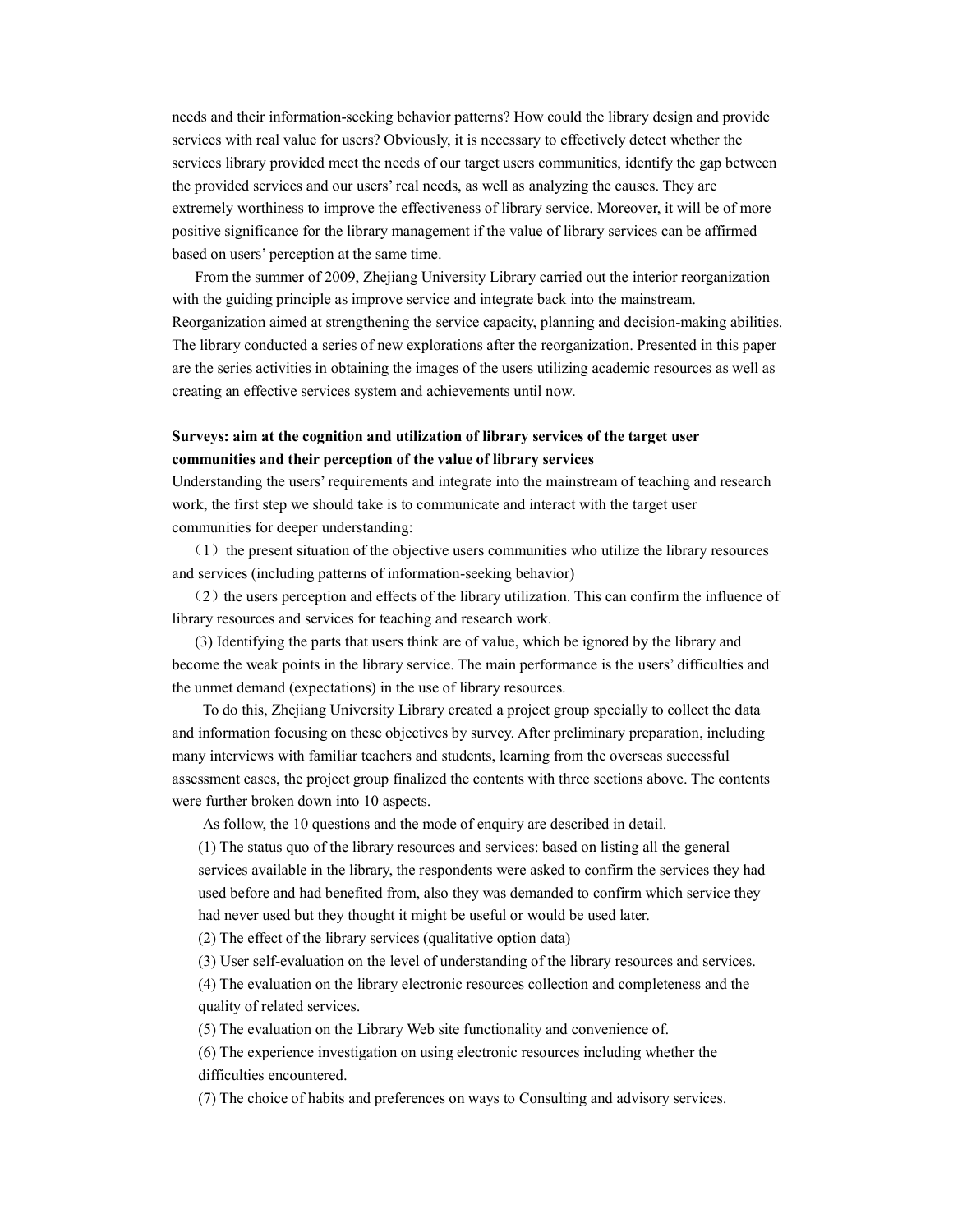(8) The confirmation on the value of the library including the value of information resources, value of the librarians and the value as a workplace.

(9) The authorization of the value of library existing services: if there is no school library, what kind of ways would the users be gotten the information they? And what kind of compensation could be taken to in order to make up for this inconvenience and loss? (10) Proneness on the library value space and the expanding ways: asking the respondents to list the features and conditions that would attract them to utilize the library resources and services, the expectations and the most valuable services.

Finally, the project team designed two sets of questionnaires for the faculty and students separately. Each questionnaire only had 17 questions around these 10 areas in two A4 size paper. But, the amount of information it contains was obviously very rich.

From September to December 2009, the project team organized survey questionnaires for the teachers and students and, as well as interviewed with key users. Considering the representation, the project team used two kinds of methods: on site and online. The project team put out the questionnaires in students' dormitory, teachers' office and lab as well as in reading rooms and the circulation center of the library. The project team sent the questionnaires to teachers by email under Random Sampling the email addresses which were provided by the University Information Center.

Before the survey, all the surveyors, including the library training staff and assistant students, were given a short-term training in order to carry out the necessary communication and make the correct interpretation.

The survey also includes further interviews. The project team members contacted with some of the teachers who had given their own e-mail address and telephone number on the questionnaire for further feedback on library resources and services.

#### **Statistics and Data Analysis of the Survey Results**

The project team developed an online survey respondents system with the help from IT librarians. The system had automatic statistical functions and could be able to process real-time monitoring survey and the Statistics. It could automatically generate, export the EXCEL statistical results and output statistical tables. The processing of on site questionnaire feedback was in the same platform. The system effectively relieved the workload of the data input, and therefore, data processing become relatively easily.

The on site questionnaires released starting in mid-November 2009. The project team had recovered 793 valid questionnaires including online respondents. In the returned valid questionnaires, all of the respondents had made their choice for the provision of 16 questions. No blank option for the entire question questionnaire respondents was found. The last question was an open-ended question. The surveyor was asked to describe the most important characteristics of their ideal library or list the most valuable information services. More than 42.86% of teachers' group and up to 48.85% of students' group provided their descriptions and expressed their views.

The survey results provide the exact data in 10 areas of the effect of library services which the library needed eagerly. We found a number of interesting phenomena in period of data analysis. The exact data returned from the user helped us to know well about these phenomena unprecedented though we knew the existence of this phenomenon more or less.

We have noted some disparity when we were analyzing the feedback data about the question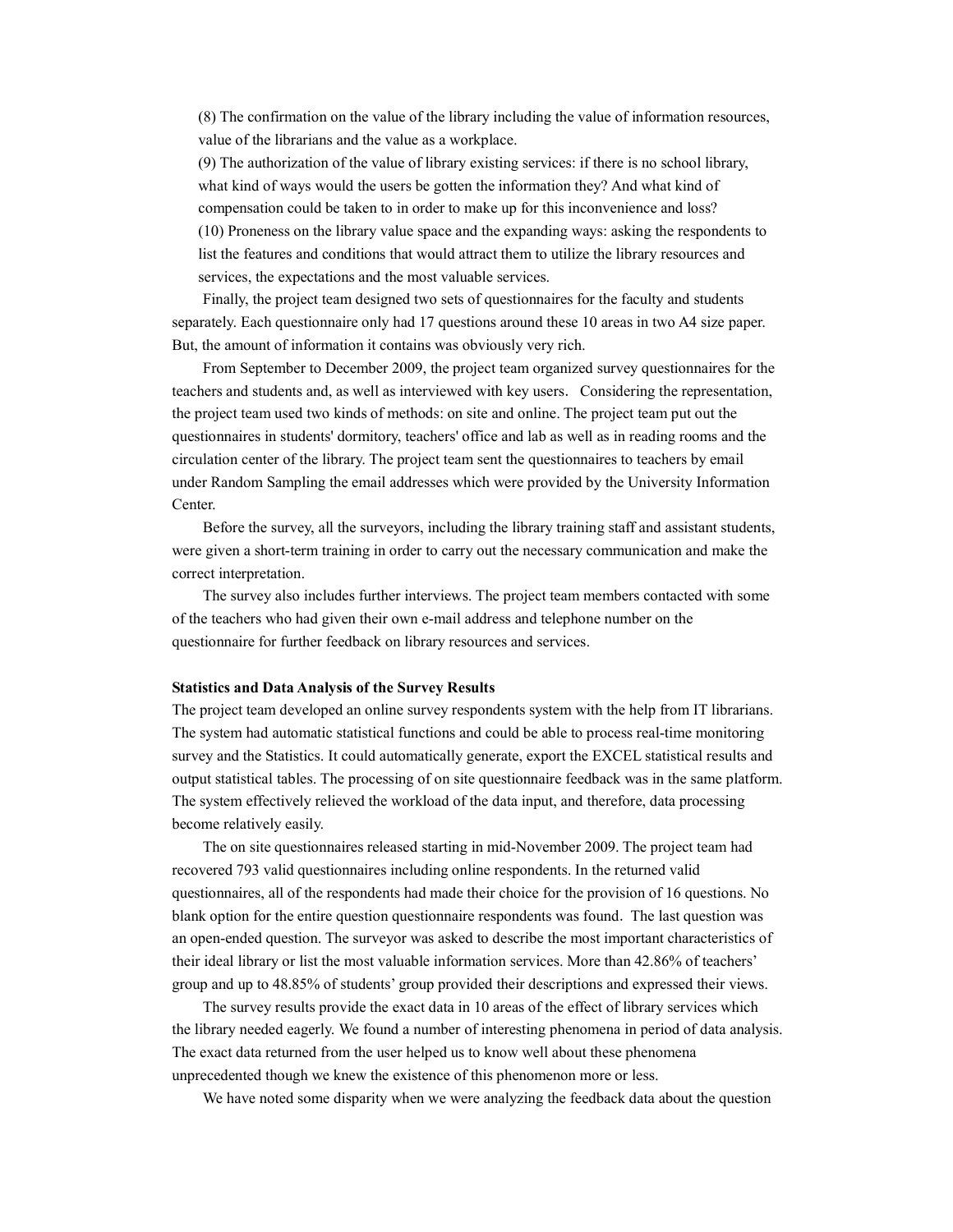of "Zhejiang University Library General Service project and outcome evaluation". For example, there is a gap between the return results from the students' group about the library regular services and the results from the same group in the question about the services "I have participated in" and "I have benefited from". Does this gap mean that this part of the reader's use of the service without receiving a satisfactory solution or maybe they think the process made themselves waste of time?

Similarly, for the same question which we designed in a slightly different from faculty and students, we note the answer statistics of "I have used services " are less than 20% on three questions including " Obtain the original full text files by Document Delivery Service ", " SDI or thematic documentation services "and "Attend weekly lectures on library resources in a database, retrieval of documents and how to use of management tools." On the other hand, the statistics are more than 50% on "While it is not used, but it is useful or would be used later ". Does this mean that some of the readers had not used this service because of they didn't know the library had these related services? At least they are aware of these kinds of library services by completing the questionnaires. We have the choice to do the tracking interviews according to contact information the teacher provide voluntarily when they return the questionnaire. The results confirmed our speculation. This prompts us to re-examine the library on the way to promote these service projects.

Another example, the survey results about the teachers' and students' behavior of seeking for help when they in problems of information searching:

(1) The majority (81.90%) of teachers need help;

 (2)Whether you are a student or a teacher, when he or she got in trouble with searching the document or information in library, the most popular mode of requests for assistance is "to the classmates or colleagues for advice". The ratio of teachers-students is 45.71%, respectively, 40.55%.The second one is "to the Internet to find answers". The ratio of teachers-students is 38.1%, respectively, 36.19%. Select the mode of "to ask a librarian" rank 3rd. The ratio of teachers-students is 33.3%, respectively, 34.44%. Show that their behavior orientations are highly consistent when the teachers and the students have problems in library services. All of them are inclined to ask for help to the people nearby or familiar.

#### **Feedback Based on Service Decision and Management**

Analyzing the data obtained via questionnaires and tracing investigations, we are aware of the need, behavior trend and expectation about the ideal service from the user group (staff and students) information much more than before. Based on the cognition, particularly the understanding of the information searching behavior of the staff and students, we found that in current service there are much things needed to be improve or worthwhile to breakthrough. Fairly speaking, these data tell us the key points of the next step.

For instances, the questionnaire and the following tracing investigation showed that low rates of some services of staff and students are closely related to their lack of knowledge about those services so that the users have high expectation. We can presume that the improvement to raise users' knowledge about these services will promote more users to utilize these services. Accordingly, what we are considering now is how to design the service marketing strategy of the service items mentioned above again, and enhance the intensity of the propagation and popularization. Seeking and realizing the resolve plan become one of the keys for the service plan and management.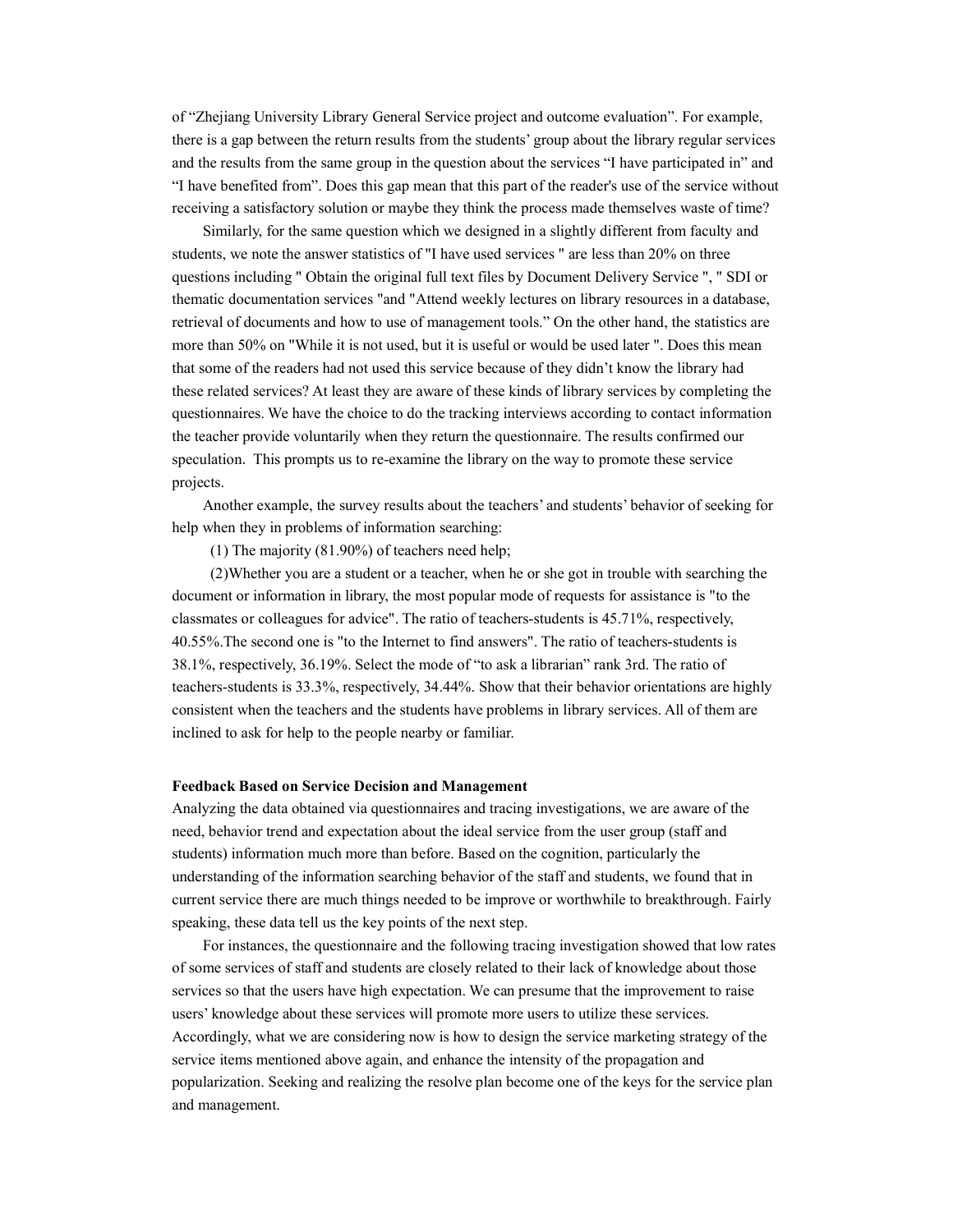When they meet problems or difficulties while searching or utilizing academic literature resources, their first choice is to ask for help from people nearby or familiar to for most staff. The corresponding countermeasure we make is to educate one or two information specialists for each academic team or student research group while the library appoints one experienced librarian from the consult department of the library as a tutor. When the members of the teams meet problem about the information search, they can ask the information specialists first. It will spread out from a point to a big area to extend the library services. This plan is now experimentally carried out by the academic library directors, and the responses form the colleges and departments are very positive.

## **Positive outcomes**

The Zhejiang University has explored the new service management model and our efforts yield initial results. Firstly, the result of the survey indicated that most of the users comprehend the virtual-reality-based enquiry, in which Contingent valuation method is applied. They estimated their own loss under the conditions of virtual existence (the library services are suspended) to fill up the form with the minimum compensating value as the willingness-to-accept, and some of them also put forward some additional comments. That is to say, we gained the specific facts and statistics relates to the current library service value from our users. Significantly, the facts and statistics are clearly different from previous simple calculation for export of service, such as the borrowings. The data (valuation) come from the users' own experience which can specify library's influence and effectiveness more directly. What's more, the return on investment for the library as the public organization can be calculated. We will reveal the data in internal and external library after systemizing the data carefully and we are proud of that.

Secondly, we gained the data through questionnaire investigation and interview way. Through surveying for behavior modes and habits of academic document information resources in users' utilization, we know them more clear and Comprehensive than before. Undoubtedly, that is what we need. Besides, it has been a breakthrough for us in dealing with the library service. The methods not only help us to have the right goals to achieve, but also inspire us more initiative in work. Some librarians expressed that "it made my frozen mind come alive."

Thirdly, applying the users feedback-based service management methods means library is actually regard the users as the cooperative partners. Thus, we can absorb the users' wisdom to improve the library service. In fact, the information specialist training program for the academic teams is the result of our librarians entering into the colleges or departments and communicating with the faculty. According to the users' attitude and respond in the process of survey, most of them are delighted to answer the questionnaire or accept the interviews, and lots of them think this as "the chance to express". Moreover, the results also proved that it is the effective way to setup a close relationship with various communities in the university that librarians take the proper way to get into communicating with the teachers and students at an appropriate time. During the interview and discuss with the teachers, we wetness quite a few of them has moved from reject the library services and the librarians to show the surprise at the service quality the library offered then put forward his personalized service request. As the witnesses, we heard they expressed their feelings more than once: the library and its services are no longer the same in their impression in the past.

## **Conclusion**